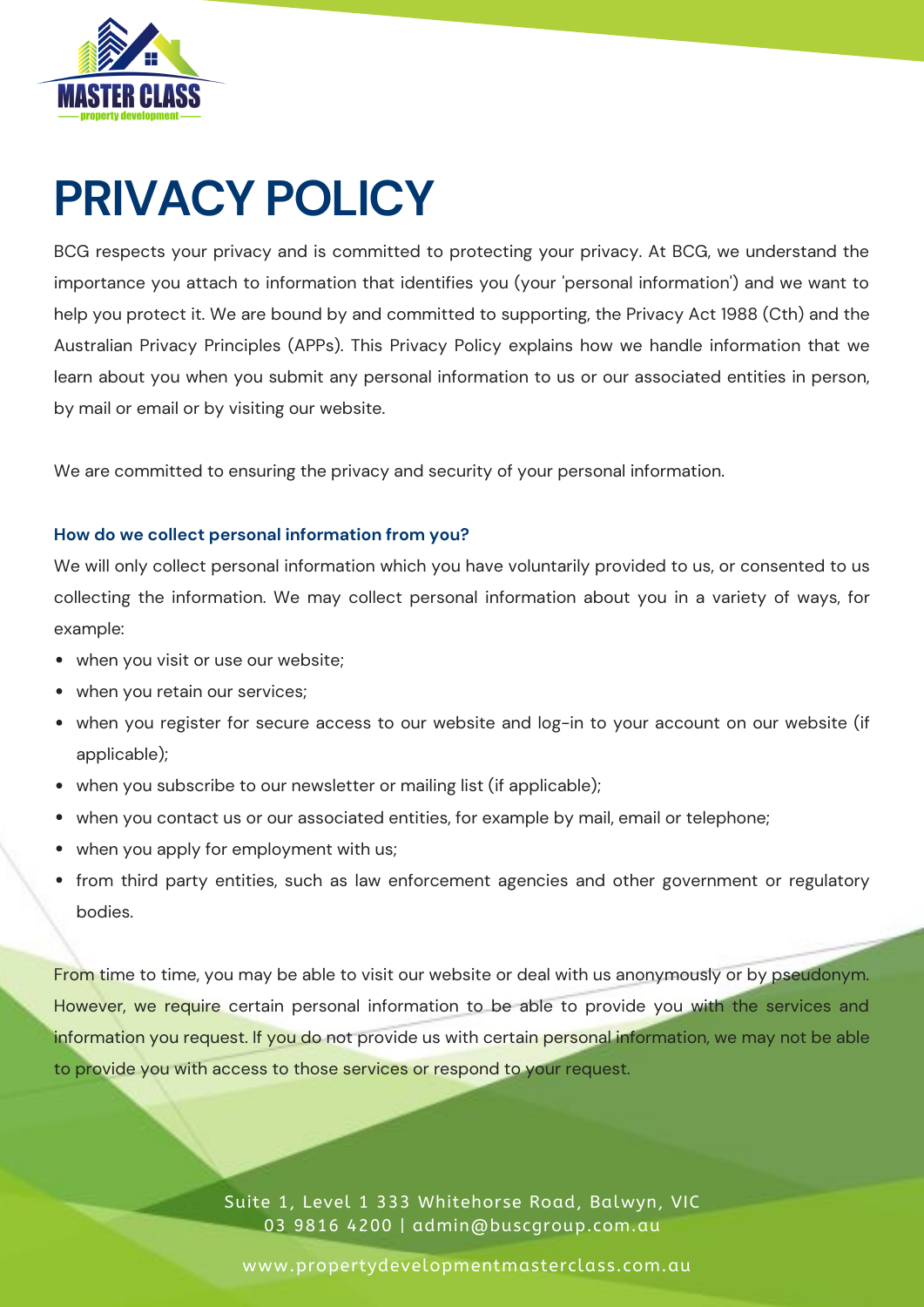

### **What type of personal information do we collect?**

The type of personal information we may collect from you includes (but is not limited to):

- names, address, email, phone numbers and job titles;
- information in documents such as passport or driver's licence;  $\bullet$
- tax file numbers (TFNs) and other identification numbers such as Medicare number;  $\bullet$
- date of birth and gender;
- financial information;
- details of [superannuation](https://www.commbank.com.au/security-privacy/general-security/privacy.html) and insurance arrangements;
- sensitive information (with your consent), such as health information or membership details of professional or trade associations or political parties;
- bank account details, shareholdings and details of investments;
- educational qualifications, employment history and salary;
- visa or work permit status; and  $\bullet$
- personal information about your spouse and dependants.

#### **How do we use your personal information?**

BCG and our associated entities will use the information you supply for the purpose of providing you with the service(s) agreed under our engagement, such as accounting or business advisory services. We may also use the information we collect for our internal business and management processes (for example, accounting or auditing purposes), monitoring and improving our website, keeping you informed about our services and company news, and for any other purposes that would be reasonably expected by you and to allow us to comply with our obligations under the law.

### **Direct Marketing**

BCG may also use your personal information for the purpose of marketing our services.

Suite 1, Level 1 333 Whitehorse Road, Balwyn, VIC 03 9816 4200 | admin@buscgroup.com.au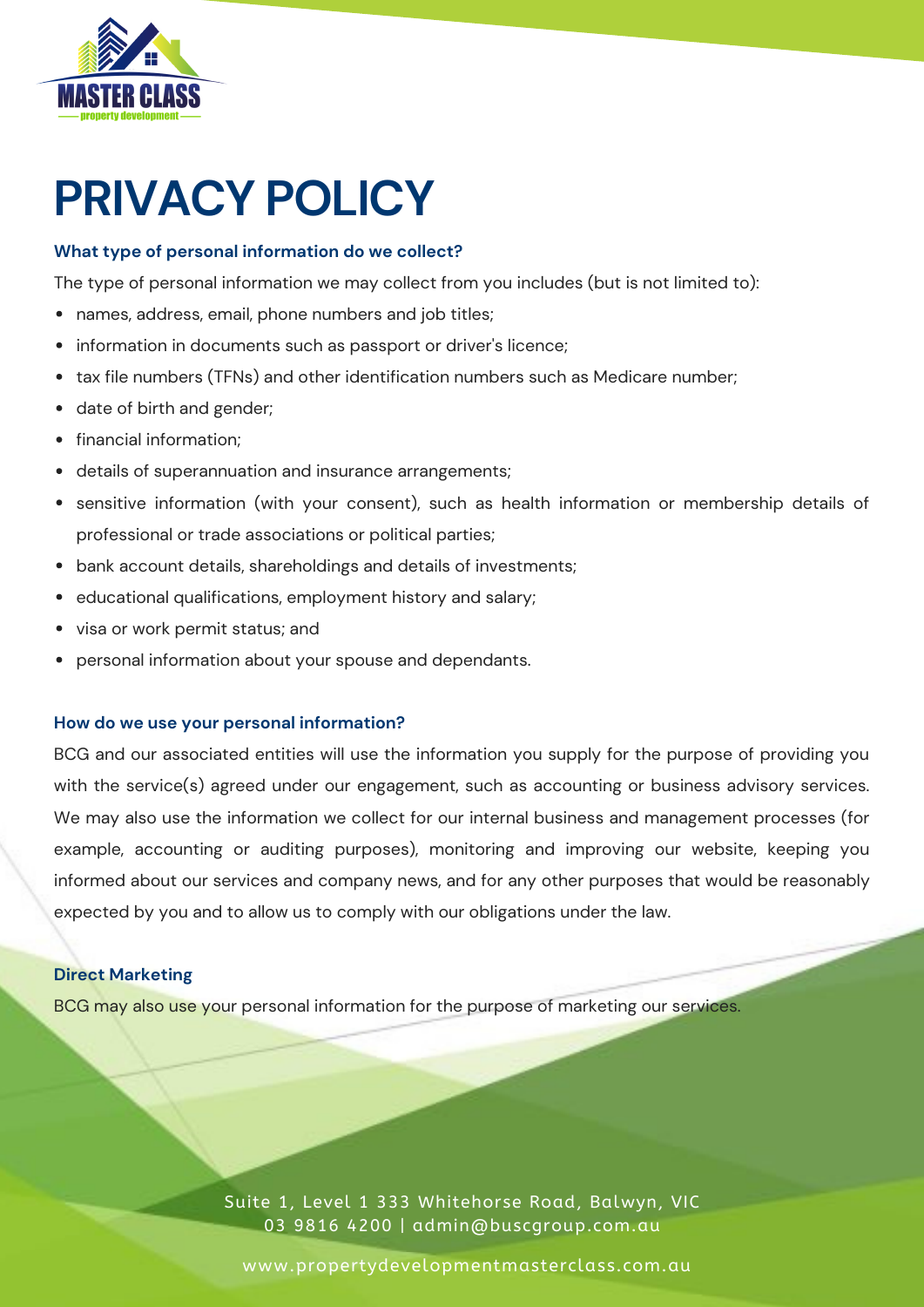

If you do not want to receive marketing material from us, you can unsubscribe by contacting us as detailed below:

- for electronic communications, you can click on the unsubscribe function in the communication;
- for hard copy communications, you can email [admin@buscgroup.com.au;](https://www.commbank.com.au/security-privacy/general-security/privacy.html) or
- through our contact details set out in the 'contact us' section of our website and informing us that you wish to unsubscribe.

### **How do we disclose your personal information?**

Your personal information will only be disclosed to those employees or consultants of BCG and its associated entities related to the agreed provision of services. Depending on the nature of the engagement, we may need to disclose your personal information to third parties which may include service and content providers (for example accounting or auditing service providers or our website hosting service providers), dealers and agents, or our contractors and advisors.

#### **Cross border disclosure**

We may store, process or back-up your personal information on servers that are located overseas (including through third party service providers).

In some circumstances, BCG and our associated entities also use third party service providers located overseas to carry out its functions and provide services. These service providers are typically located in the Philipines and Sri Lanka.

The privacy laws in other countries might not be the same as in Australia. However, where we do provide your personal information to third parties overseas, BCG will take such steps as are reasonable to ensure that your information is handled and stored in accordance with our privacy laws and the Privacy Policy

> Suite 1, Level 1 333 Whitehorse Road, Balwyn, VIC 03 9816 4200 | admin@buscgroup.com.au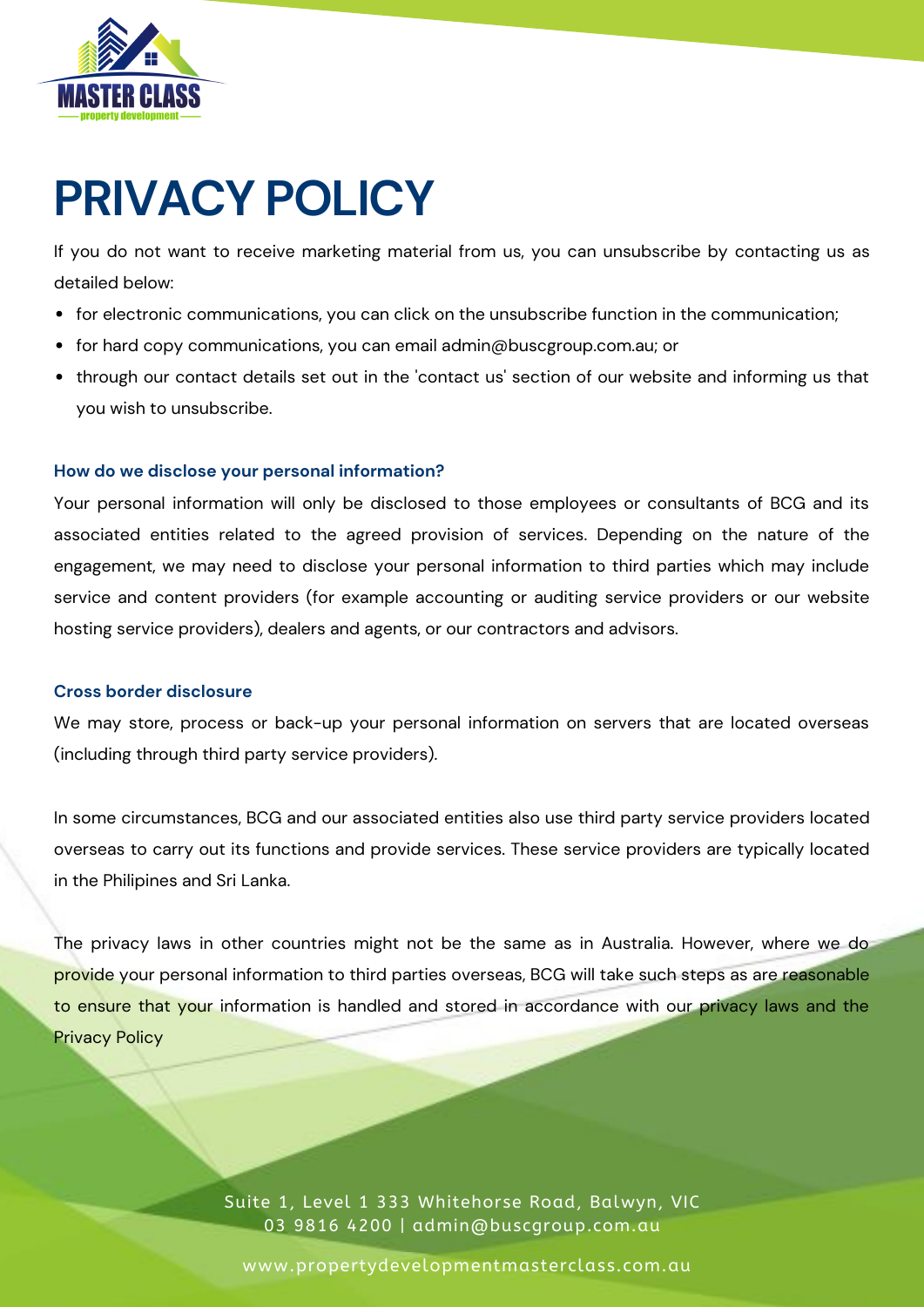

#### **Important Notice**

In the event that the processing or use of your personal information involves the disclosure of any information outside Australia, you acknowledge that by providing us with your personal information, you consent to such overseas disclosure. By consenting to such disclosure, you acknowledge and accept that:

A. BCG will not be accountable under the Privacy Act 1988 for any breach of your privacy by the overseas recipient; and

B. you will not be able to seek redress under the Privacy Act 1988 for any breach of your privacy by the overseas recipient.

BCG and its associated entities shall not knowingly provide personal information to any third party for any other purpose without your prior consent unless ordered to do so by a law enforcement body, court of law or other governmental or regulatory body or agency.

#### **Access to your personal information**

You can request us to provide you with access to personal information we hold about you by sending us an email: [admin@buscgroup.com.au](https://www.commbank.com.au/security-privacy/general-security/privacy.html) (no spam please) or writing to us at Suite 1, level 1, 333 Whitehorse Road BALWYN, Victoria, 3103. We may allow an inspection of your personal information in person, or provide copies or a summary of relevant documents, depending on what is the most appropriate in the circumstances. Any charge we make for providing access will be reasonable and will not apply to lodging a request for access. Your request to access your personal information will be dealt with in a reasonable time. Note that we need not provide access to personal information if a request is frivolous, or where to provide access would pose a threat to health or public safety, unreasonable interference with another person's privacy, or be a breach of the law. If we refuse access, we will provide you with reasons for doing so.

> Suite 1, Level 1 333 Whitehorse Road, Balwyn, VIC 03 9816 4200 | admin@buscgroup.com.au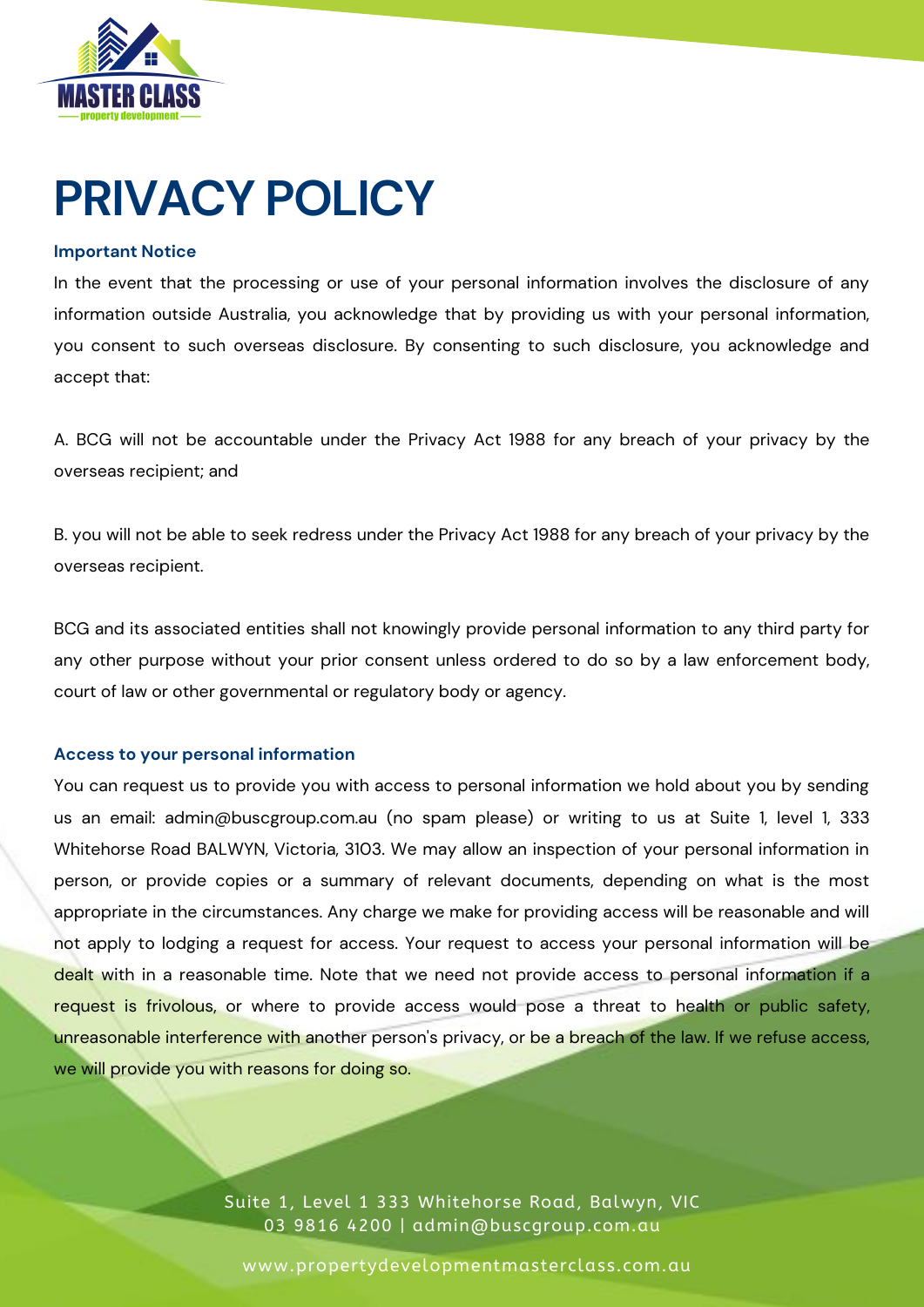

#### **Accuracy and correction**

To enable us to keep our records properly, please notify us if you believe that any information we hold about you is inaccurate, incomplete or out of date and we will take reasonable steps, in the circumstances, to ensure that it is corrected. You can notify us by sending us an e-mail: [admin@buscgroup.com.au](https://www.commbank.com.au/security-privacy/general-security/privacy.html) (no spam please) or writing to us at Suite 1, level 1 333 Whitehorse Road BALWYN, Victoria, 3103

#### **Our security procedures**

BCG takes your privacy and the privacy of its associated entities and their clients very seriously. We will take reasonable steps in the circumstances to protect any personal information you provide to us from misuse, interference or loss and unauthorised access, modification and disclosure. We will also de-identify and destroy the personal information we hold about you once our legal obligations cease. Our security procedures are reviewed from time to time and we update them when relevant.

However, please be aware that the transmission of data over the Internet is never guaranteed to be completely secure. It is possible that third parties not under the control of BCG may be able to access or intercept transmissions or private communications without BCG permission or knowledge. BCG takes all reasonable steps, in the circumstances, to protect your personal information. However, we cannot ensure or warrant the security of any information you transmit to us. Such transmissions are done at your own risk.

#### **Identifiers**

We will not adopt as our own, any government identifiers you may provide to us such as TFNs etc

#### **Links to other sites**

BCG and our associated entities' website may provide links to other sites for you to access. You should be aware that these other sites are not subject to this Privacy Policy or our privacy standards and procedures. You will need to contact them directly to ascertain their privacy standards.

> Suite 1, Level 1 333 Whitehorse Road, Balwyn, VIC 03 9816 4200 | admin@buscgroup.com.au